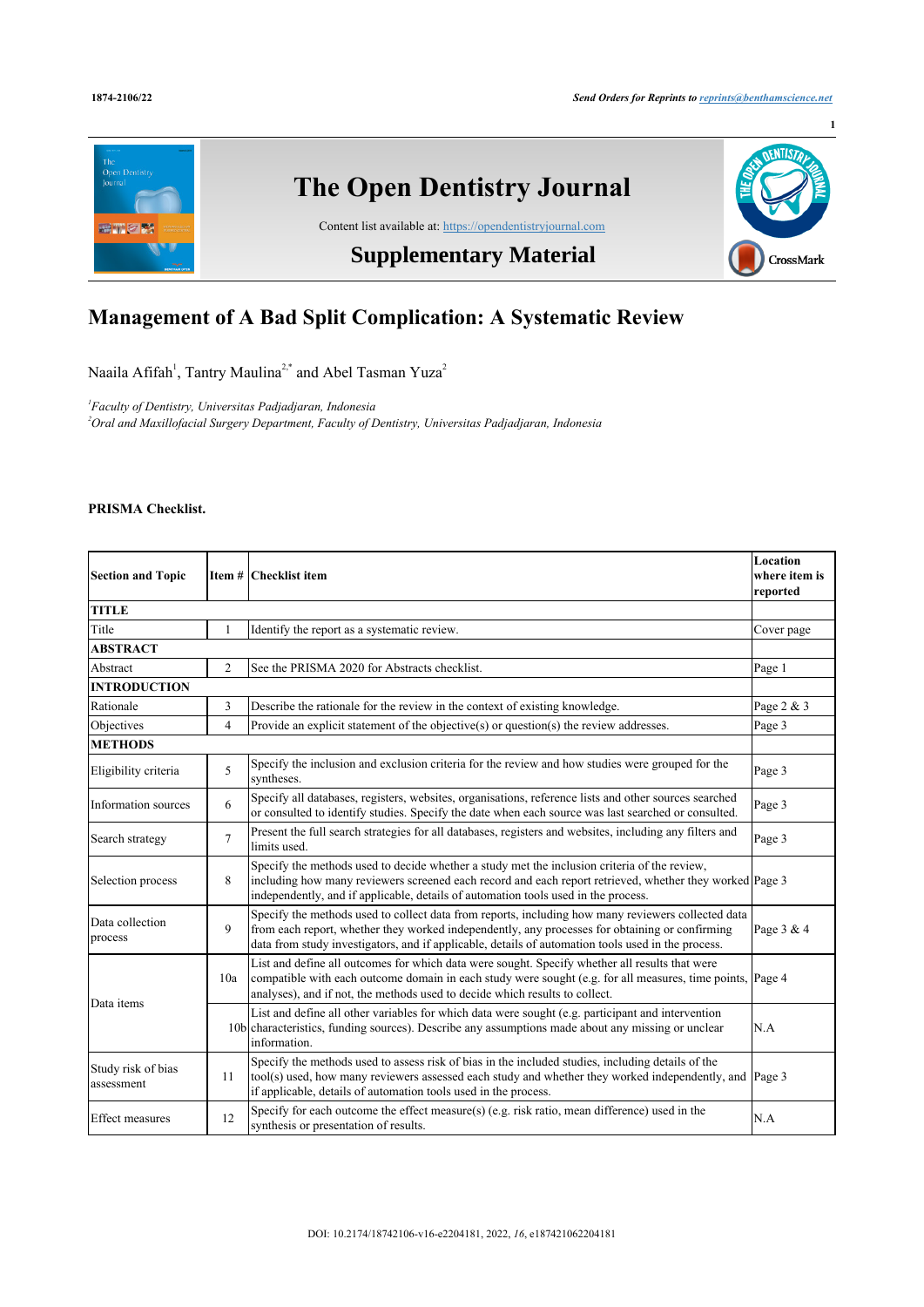# **2** *The Open Dentistry Journal, 2022, Volume 16 Afifah et al.*

| contd                            |                 |                                                                                                                                                                                                                                                                                            |                                       |
|----------------------------------|-----------------|--------------------------------------------------------------------------------------------------------------------------------------------------------------------------------------------------------------------------------------------------------------------------------------------|---------------------------------------|
|                                  | 13a             | Describe the processes used to decide which studies were eligible for each synthesis (e.g. tabulating<br>the study intervention characteristics and comparing against the planned groups for each synthesis<br>$item #5)$ ).                                                               | N.A                                   |
|                                  | 13 <sub>b</sub> | Describe any methods required to prepare the data for presentation or synthesis, such as handling of<br>missing summary statistics, or data conversions.                                                                                                                                   | N.A                                   |
| Synthesis methods                | 13c             | Describe any methods used to tabulate or visually display results of individual studies and<br>syntheses.                                                                                                                                                                                  | Page 3 & 4                            |
|                                  | 13d             | Describe any methods used to synthesize results and provide a rationale for the choice $(s)$ . If meta-<br>analysis was performed, describe the model(s), method(s) to identify the presence and extent of<br>statistical heterogeneity, and software package(s) used.                     | N.A                                   |
|                                  | 13e             | Describe any methods used to explore possible causes of heterogeneity among study results (e.g.<br>subgroup analysis, metaregression).                                                                                                                                                     | N.A                                   |
|                                  | 13f             | Describe any sensitivity analyses conducted to assess robustness of the synthesized results.                                                                                                                                                                                               | N.A                                   |
| Reporting bias                   | 14              | Describe any methods used to assess risk of bias due to missing results in a synthesis (arising from<br>reporting biases).                                                                                                                                                                 | N.A                                   |
| <b>Section and Topic</b>         | Item #          | Checklist item                                                                                                                                                                                                                                                                             | Location<br>where item is<br>reported |
| assessment                       |                 |                                                                                                                                                                                                                                                                                            |                                       |
| Certainty assessment             | 15              | Describe any methods used to assess certainty (or confidence) in the body of evidence for an<br>outcome.                                                                                                                                                                                   | N.A                                   |
| <b>RESULTS</b>                   |                 |                                                                                                                                                                                                                                                                                            |                                       |
| Study selection                  | 16a             | Describe the results of the search and selection process, from the number of records identified in the<br>search to the number of studies included in the review, ideally using a flow diagram.                                                                                            | Page 4 & 16                           |
|                                  | 16 <sub>b</sub> | Cite studies that might appear to meet the inclusion criteria, but which were excluded, and explain<br>why they were excluded.                                                                                                                                                             | N.A                                   |
| Study characteristics            | 17              | Cite each included study and present its characteristics.                                                                                                                                                                                                                                  | Page 4 & 12                           |
| Risk of bias in studies          | 18              | Present assessments of risk of bias for each included study.                                                                                                                                                                                                                               | Page 4, 11, and<br>12                 |
| Results of individual<br>studies | 19              | For all outcomes, present, for each study: (a) summary statistics for each group (where appropriate)<br>and (b) an effect estimate and its precision (e.g. confidence/credible interval), ideally using<br>structured tables or plots.                                                     | Page 4, 14, and<br>15                 |
|                                  | 20a             | For each synthesis, briefly summarise the characteristics and risk of bias among contributing<br>studies.                                                                                                                                                                                  | Page 4 & 5                            |
| Results of syntheses             | 20 <sub>b</sub> | Present results of all statistical syntheses conducted. If meta-analysis was done, present for each the<br>summary estimate and its precision (e.g. confidence/credible interval) and measures of statistical<br>heterogeneity. If comparing groups, describe the direction of the effect. | N.A                                   |
|                                  | 20c             | Present results of all investigations of possible causes of heterogeneity among study results.                                                                                                                                                                                             | N.A                                   |
|                                  | 20d             | Present results of all sensitivity analyses conducted to assess the robustness of the synthesized<br>results.                                                                                                                                                                              | N.A                                   |
| Reporting biases                 | 21              | Present assessments of risk of bias due to missing results (arising from reporting biases) for each<br>synthesis assessed.                                                                                                                                                                 | N.A                                   |
| Certainty of evidence            | 22              | Present assessments of certainty (or confidence) in the body of evidence for each outcome assessed.                                                                                                                                                                                        | N.A                                   |
| <b>DISCUSSION</b>                |                 |                                                                                                                                                                                                                                                                                            |                                       |
|                                  | 23a             | Provide a general interpretation of the results in the context of other evidence.                                                                                                                                                                                                          | Page $5, 6$ , and                     |
| Discussion                       | 23 <sub>b</sub> | Discuss any limitations of the evidence included in the review.                                                                                                                                                                                                                            | Page 7                                |
|                                  | 23c             | Discuss any limitations of the review processes used.                                                                                                                                                                                                                                      | N.A                                   |
|                                  | 23d             | Discuss implications of the results for practice, policy, and future research.                                                                                                                                                                                                             | Page 6 & 7                            |
| <b>OTHER INFORMATION</b>         |                 |                                                                                                                                                                                                                                                                                            |                                       |
| Registration and<br>protocol     | 24a             | Provide registration information for the review, including register name and registration number, or<br>state that the review was not registered.                                                                                                                                          | Page 1                                |
|                                  | 24 <sub>b</sub> | Indicate where the review protocol can be accessed, or state that a protocol was not prepared.                                                                                                                                                                                             | N.A                                   |
|                                  | 24c             | Describe and explain any amendments to information provided at registration or in the protocol.                                                                                                                                                                                            | N.A                                   |
| Support                          | 25              | Describe sources of financial or non-financial support for the review, and the role of the funders or<br>sponsors in the review.                                                                                                                                                           | Page 7                                |
| Competing interests              | 26              | Declare any competing interests of review authors.                                                                                                                                                                                                                                         | Page 8                                |
| Availability of                  | 27              | Report which of the following are publicly available and where they can be found: template data<br>collection forms; data extracted from                                                                                                                                                   | Page 8-16                             |